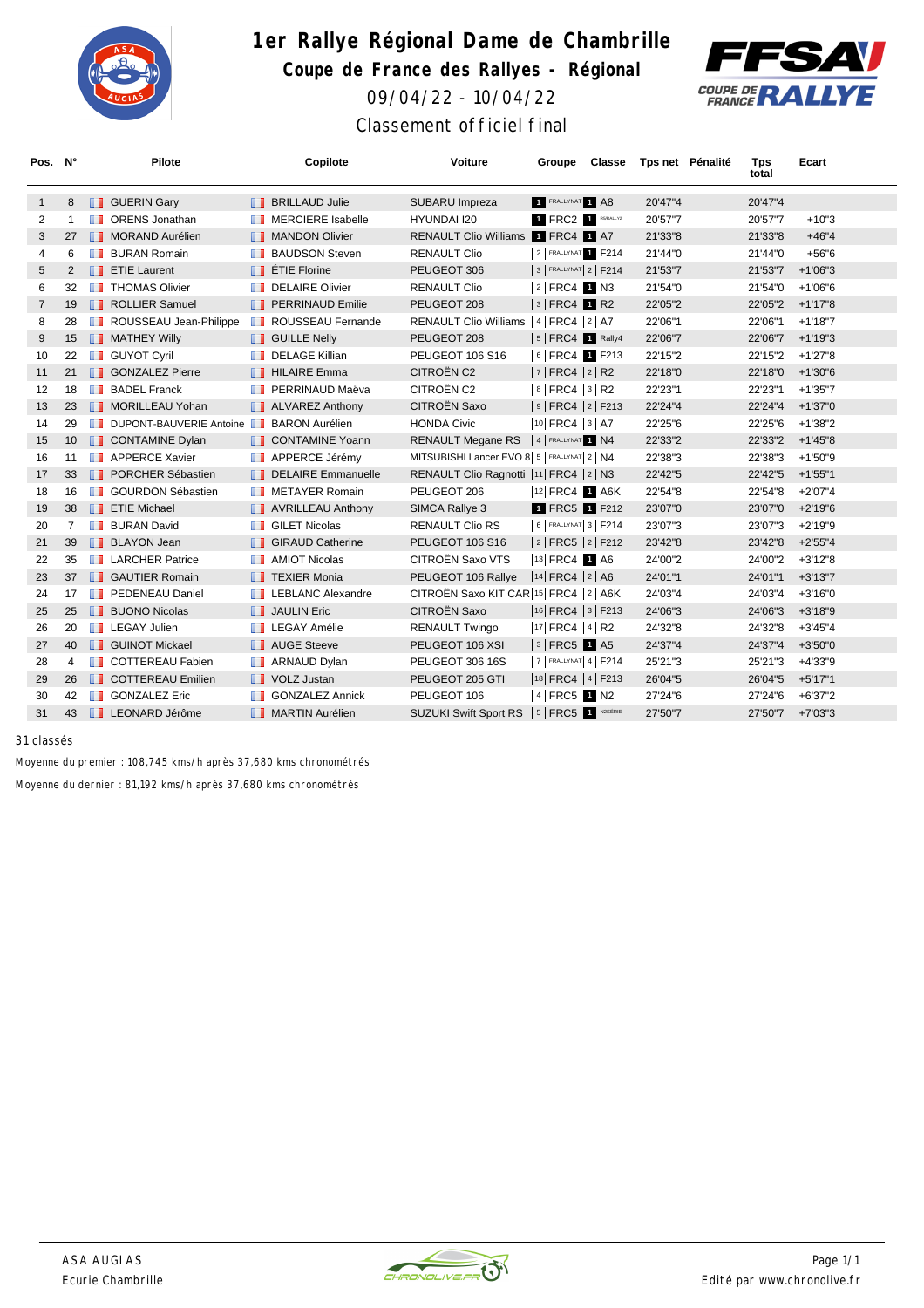

## **1er Rallye Régional Dame de Chambrille Coupe de France des Rallyes - Régional**





Classement officiel de l'ES1 - Ste Eanne - Salles - Pamproux (12,560 kms)

| Pos.           | N°             | <b>Pilote</b>                             | Copilote                         | Voiture                                          | Groupe                     | Classe               | Temps   | Ecart 1er Ecart pr. |            |
|----------------|----------------|-------------------------------------------|----------------------------------|--------------------------------------------------|----------------------------|----------------------|---------|---------------------|------------|
| $\mathbf{1}$   | 44             | DI FANTE Romain                           | <b>NAUDON Nathaël</b>            | <b>RENAULT Clio Rally4</b>                       | 1 FRC4                     | <b>1</b> Rally4      | 6'52"6  |                     |            |
| 2              | $\overline{1}$ | <b>T</b> ORENS Jonathan                   | <b>MERCIERE</b> Isabelle<br>w    | <b>HYUNDAI I20</b>                               | 1 FRC2                     | R5/RALLY2            | 7'01"7  | $+9"1$              | $+9"1$     |
| 3              | 8              | <b>B</b> GUERIN Gary                      | <b>BRILLAUD Julie</b>            | SUBARU Impreza                                   | 1 FRALLYNAT 1 A8           |                      | 7'02"3  | $+9"7$              | $+0"6$     |
| 4              | 27             | <b>NORAND Aurélien</b>                    | <b>MANDON Olivier</b><br>ш       | <b>RENAULT Clio Williams</b>                     | $ 2 $ FRC4                 | 1 A7                 | 7'04"0  | $+11"4$             | $+1"7$     |
| 5              | 12             | <b>TEIXEIRA Paulo</b>                     | <b>BAYONNE Maxime</b>            | MITSUBISHI Lancer EVO                            | 2 FRALLYNAT 1 R4           |                      | 7'04"9  | $+12"3$             | $+0"9$     |
| 6              | $\overline{2}$ | <b>FE</b> ETIE Laurent                    | ÉTIE Florine<br>u                | PEUGEOT 306                                      | 3 FRALLYNAT 1 F214         |                      | 7'15"9  | $+23"3$             | $+11"0$    |
| $\overline{7}$ | 6              | <b>BURAN Romain</b>                       | <b>BAUDSON Steven</b>            | <b>RENAULT Clio</b>                              | $ 4 $ FRALLYNAT $ 2 $ F214 |                      | 7'22"8  | $+30"2$             | $+6"9$     |
| 8              | 19             | <b>ROLLIER Samuel</b>                     | <b>PERRINAUD Emilie</b><br>ш     | PEUGEOT 208                                      | $3$ FRC4                   | $\blacksquare$ R2    | 7'24"2  | $+31"6$             | $+1"4$     |
| 9              | 28             | ROUSSEAU Jean-Philippe                    | <b>NET ROUSSEAU Fernande</b>     | <b>RENAULT Clio Williams</b>                     | $ 4 $ FRC4                 | 2 A7                 | 7'24''4 | $+31"8$             | $+0"2$     |
| 10             | 32             | <b>THOMAS Olivier</b>                     | <b>DELAIRE Olivier</b><br>ш      | <b>RENAULT Clio</b>                              | $5$ FRC4                   | 1 N3                 | 7'26"1  | $+33"5$             | $+1"7$     |
| 11             | 22             | <b>B</b> GUYOT Cyril                      | <b>DELAGE Killian</b><br>п.      | <b>PEUGEOT 106 S16</b>                           | $ 6 $ FRC4                 | 1 F213               | 7'28"4  | $+35"8$             | $+2"3$     |
| 12             | 21             | <b>SONZALEZ Pierre</b>                    | <b>HILAIRE Emma</b><br>ш         | CITROËN C2                                       | $ 7 $ FRC4                 | $ 2 $ R <sub>2</sub> | 7'28"9  | $+36"3$             | $+0"5$     |
| 13             | 29             | DUPONT-BAUVERIE Antoine                   | H.<br><b>BARON Aurélien</b>      | <b>HONDA Civic</b>                               | $ 8 $ FRC4                 | 3 A7                 | 7'31"7  | $+39"1$             | $+2"8$     |
| 14             | 15             | <b>NATHEY Willy</b>                       | <b>GUILLE Nelly</b><br>ш         | PEUGEOT 208                                      | $ 9 $ FRC4                 | $ 2 $ Rally4         | 7'33"3  | $+40"7$             | $+1"6$     |
| 15             | 18             | <b>BADEL Franck</b>                       | <b>FRERRINAUD Maëva</b>          | CITROËN C2                                       | $ 10 $ FRC4                | 3 R2                 | 7'36"1  | $+43"5$             | $+2"8$     |
| 16             | 23             | MORILLEAU Yohan                           | <b>ALVAREZ Anthony</b><br>ш      | CITROËN Saxo                                     | 11 FRC4                    | $ 2 $ F213           | 7'40"2  | $+47"6$             | $+4"1$     |
| 17             | $\overline{7}$ | <b>BURAN David</b>                        | <b>B</b> GILET Nicolas           | <b>RENAULT Clio RS</b>                           | $ 5 $ FRALLYNAT $ 3 $ F214 |                      | 7'40"4  | $+47"8$             | $+0"2$     |
| 18             | 16             | <b>B</b> GOURDON Sébastien                | <b>METAYER Romain</b><br>ш       | PEUGEOT 206                                      | <sup>12</sup> FRC4         | 1 A6K                | 7'41''3 | $+48"7$             | $+0"9$     |
| 19             | 33             | <b>FEX</b> PORCHER Sébastien              | DELAIRE Emmanuelle               | <b>RENAULT Clio Ragnotti</b>                     | 13 FRC4                    | $ 2 $ N3             | 7'41''3 | $+48"7$             | $+0"0$     |
| 20             | 10             | <b>CONTAMINE Dylan</b>                    | <b>CONTAMINE Yoann</b><br>ш      | <b>RENAULT Megane RS</b>                         | 6 FRALLYNAT 1 N4           |                      | 7'44"7  | $+52"1$             | $+3"4$     |
| 21             | 11             | <b>APPERCE Xavier</b>                     | <b>APPERCE Jérémy</b>            | MITSUBISHI Lancer EVO 8   7   FRALLYNAT   2   N4 |                            |                      | 7'44"8  | $+52"2$             | $+0"1$     |
| 22             | 38             | <b>FE</b> ETIE Michael                    | <b>AVRILLEAU Anthony</b><br>w    | SIMCA Rallye 3                                   | 1 FRC5                     | 1 F212               | 7'49"4  | $+56"8$             | $+4"6$     |
| 23             | 35             | <b>I</b> LARCHER Patrice                  | <b>AMIOT Nicolas</b>             | CITROËN Saxo VTS                                 | <sup>14</sup> FRC4         | <b>1</b> A6          | 8'00"5  | $+1'07"9$           | $+11"1$    |
| 24             | 39             | <b>BLAYON Jean</b>                        | <b>GIRAUD Catherine</b><br>ш     | <b>PEUGEOT 106 S16</b>                           | $ 2 $ FRC5                 | $ 2 $ F212           | 8'03"8  | $+1'11''2$          | $+3"3$     |
| 25             | 17             | <b>F</b> PEDENEAU Daniel                  | <b>EXECUTE LEBLANC Alexandre</b> | CITROËN Saxo KIT CAR                             | $ 15 $ FRC4                | $ 2 $ A6K            | 8'06"5  | $+1'13''9$          | $+2"7$     |
| 26             | 37             | <b>B</b> GAUTIER Romain                   | <b>TEXIER Monia</b><br>ш         | PEUGEOT 106 Rallye                               | $ 16 $ FRC4                | 2 A6                 | 8'11"0  | $+1'18''4$          | $+4"5$     |
| 27             | 25             | <b>BUONO Nicolas</b>                      | <b>JAULIN Eric</b>               | <b>CITROËN Saxo</b>                              | $ 17 $ FRC4                | $ 3 $ F213           | 8'12"2  | $+1'19''6$          | $+1"2$     |
| 28             | 40             | <b>B</b> GUINOT Mickael                   | <b>AUGE Steeve</b><br>ш          | PEUGEOT 106 XSI                                  | $3$ FRC5                   | 1 A <sub>5</sub>     | 8'17"8  | $+1'25''2$          | $+5"6$     |
| 29             | 20             | <b>LEGAY Julien</b>                       | <b>EXP</b> LEGAY Amélie          | <b>RENAULT Twingo</b>                            | $ 18 $ FRC4                | $ 4 $ R <sub>2</sub> | 8'23"7  | $+1'31"1$           | $+5"9$     |
| 30             | 24             | <b>BONNARD Patrick</b>                    | PELLETIER Tony<br>ш              | PEUGEOT 206 XS                                   | 19 FRC4                    | $ 4 $ F213           | 8'33"2  | $+1'40''6$          | $+9"5$     |
| 31             | $\overline{4}$ | COTTEREAU Fabien                          | <b>ARNAUD Dylan</b>              | PEUGEOT 306 16S                                  | 8   FRALLYNAT   4   F214   |                      | 8'45"3  | $+1'52"7$           | $+12"1$    |
| 32             | 26             | <b>COTTEREAU Emilien</b><br><b>The Co</b> | VOLZ Justan<br>ш                 | PEUGEOT 205 GTI                                  | $ 20 $ FRC4                | $ 5 $ F213           | 9'01"3  | $+2'08''7$          | $+16"0$    |
| 33             | 42             | <b>SONZALEZ Eric</b>                      | <b>GONZALEZ Annick</b><br>u.     | PEUGEOT 106                                      | $ 4 $ FRC5                 | 1 N <sub>2</sub>     | 9'23"0  | $+2'30''4$          | $+21"7$    |
| 34             | 43             | LEONARD Jérôme                            | MARTIN Aurélien<br>m             | <b>SUZUKI Swift Sport RS</b>                     | $5$ FRC5                   | N2SÉRIE              | 9'39"3  | $+2'46''7$          | $+16"3$    |
| 35             | 3              | <b>B</b> GONET Charles                    | <b>COMBE Jean-Francois</b><br>п. | PEUGEOT 306                                      | $ 9 $ FRALLYNAT $ 5 $ F214 |                      | 9'43"2  | $+2'50''6$          | $+3"9$     |
| 36             | 31             | <b>THE CORVAISIER Romain</b>              | <b>TREGUIER Goulven</b><br>ш     | PEUGEOT 206 RC                                   | $ 21 $ FRC4                | 4 A7                 | 11'26"9 | +4'34"3             | $+1'43''7$ |

*36 classés*

Moyenne du premier : 109,588 kms/h

Moyenne du dernier : 65,826 kms/h

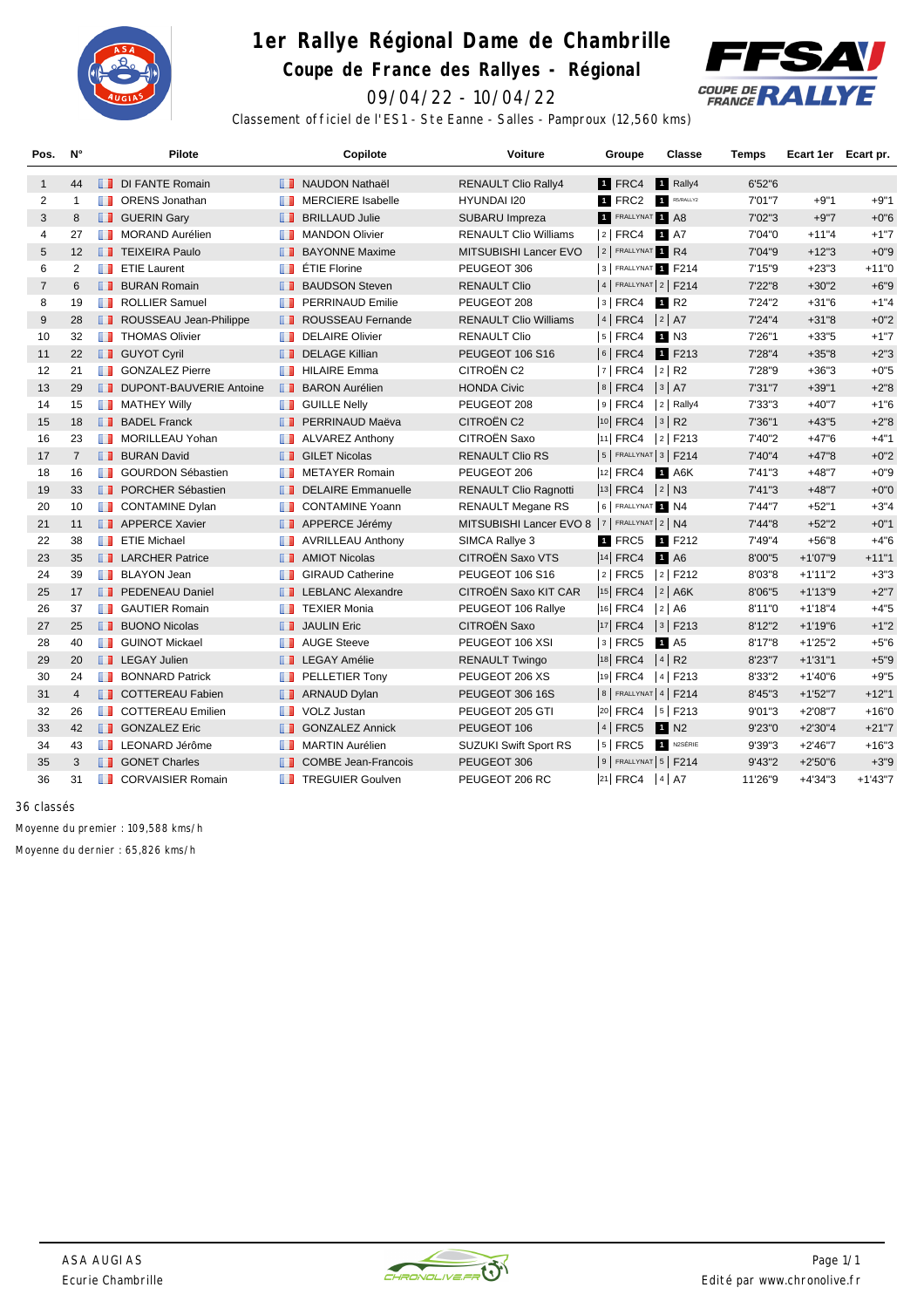

## **1er Rallye Régional Dame de Chambrille**

**Coupe de France des Rallyes - Régional**



09/04/22 - 10/04/22

Classement officiel de l'ES2 - Ste Eanne - Salles - Pamproux (12,560 kms)

| Pos.           | $N^{\circ}$    | Pilote                                  | Copilote                       | Voiture                                        | Groupe                     | Classe               | <b>Temps</b> | Ecart 1er Ecart pr. |         |
|----------------|----------------|-----------------------------------------|--------------------------------|------------------------------------------------|----------------------------|----------------------|--------------|---------------------|---------|
| $\mathbf{1}$   | 44             | <b>DI FANTE Romain</b>                  | <b>NAUDON Nathaël</b>          | <b>RENAULT Clio Rally4</b>                     | <b>T</b> FRC4              | 1 Rally4             | 6'52"7       |                     |         |
| 2              | 8              | <b>B</b> GUERIN Gary                    | <b>BRILLAUD Julie</b><br>m     | SUBARU Impreza                                 | 1 FRALLYNAT 1 A8           |                      | 6'53"8       | $+1"1$              | $+1"1$  |
| 3              | $\mathbf{1}$   | <b>D</b> ORENS Jonathan                 | <b>NERCIERE</b> Isabelle       | <b>HYUNDAI I20</b>                             | 1 FRC2                     | R5/RALLY2            | 6'59"9       | $+7"2$              | $+6"1$  |
| 4              | 6              | <b>BURAN Romain</b><br>a a s            | <b>BAUDSON Steven</b><br>m     | <b>RENAULT Clio</b>                            | 2 FRALLYNAT F214           |                      | 7'12"7       | $+20"0$             | $+12"8$ |
| 5              | 32             | <b>THOMAS Olivier</b>                   | <b>DELAIRE Olivier</b>         | <b>RENAULT Clio</b>                            | $ 2 $ FRC4                 | <b>1</b> N3          | 7'14''4      | $+21"7$             | $+1"7$  |
| 6              | 15             | <b>B</b> MATHEY Willy                   | <b>B</b> GUILLE Nelly          | PEUGEOT 208                                    | $ 3 $ FRC4                 | $ 2 $ Rally4         | 7'17''4      | $+24"7$             | $+3"0$  |
| $\overline{7}$ | 28             | ROUSSEAU Jean-Philippe                  | ROUSSEAU Fernande              | <b>RENAULT Clio Williams</b>                   | $ 4 $ FRC4                 | <b>1</b> A7          | 7'19"5       | $+26"8$             | $+2"1$  |
| 8              | 19             | <b>ROLLIER Samuel</b><br>w              | <b>PERRINAUD Emilie</b><br>w   | PEUGEOT 208                                    | $ 5 $ FRC4                 | 1 R <sub>2</sub>     | 7'19"6       | $+26"9$             | $+0"1$  |
| 9              | 18             | <b>BADEL Franck</b>                     | <b>FRERRINAUD Maëva</b>        | <b>CITROËN C2</b>                              | $ 6 $ FRC4                 | 2 R2                 | 7'21"0       | $+28"3$             | $+1"4$  |
| 10             | 21             | <b>B</b> GONZALEZ Pierre                | <b>HILAIRE Emma</b><br>m       | CITROËN C2                                     | $ 7 $ FRC4                 | $ 3 $ R <sub>2</sub> | 7'24"4       | $+31"7$             | $+3"4$  |
| 11             | 22             | <b>B</b> GUYOT Cyril                    | <b>DELAGE Killian</b>          | PEUGEOT 106 S16                                | $ 8 $ FRC4                 | 1 F213               | 7'25"0       | $+32"3$             | $+0"6$  |
| 12             | 23             | <b>MORILLEAU Yohan</b><br><b>The Co</b> | <b>ALVAREZ Anthony</b><br>ш    | CITROËN Saxo                                   | $ 9 $ FRC4                 | $ 2 $ F213           | 7'26"2       | $+33"5$             | $+1"2$  |
| 13             | 2              | $\blacksquare$ ETIE Laurent             | $\blacksquare$ ÉTIE Florine    | PEUGEOT 306                                    | $ 3 $ FRALLYNAT $ 2 $ F214 |                      | 7'26"6       | $+33"9$             | $+0"4$  |
| 14             | 27             | <b>NORAND Aurélien</b>                  | <b>MANDON Olivier</b><br>ш     | <b>RENAULT Clio Williams</b>                   | $ 10 $ FRC4                | 2 A7                 | 7'27"3       | $+34"6$             | $+0"7$  |
| 15             | 10             | <b>CONTAMINE Dylan</b>                  | <b>CONTAMINE Yoann</b>         | <b>RENAULT Megane RS</b>                       | 4 FRALLYNAT 1 N4           |                      | 7'27"9       | $+35"2$             | $+0"6$  |
| 16             | 29             | DUPONT-BAUVERIE Antoine                 | <b>BARON Aurélien</b>          | <b>HONDA Civic</b>                             | $ 11 $ FRC4 $ 3 $ A7       |                      | 7'28"7       | $+36"0$             | $+0"8$  |
| 17             | 11             | <b>APPERCE Xavier</b>                   | <b>APPERCE Jérémy</b>          | MITSUBISHI Lancer EVO 8   5   FRALLYNAT 2   N4 |                            |                      | 7'31"8       | $+39"1$             | $+3"1$  |
| 18             | 33             | PORCHER Sébastien<br>m                  | <b>DELAIRE Emmanuelle</b><br>m | RENAULT Clio Ragnotti                          | $ 12 $ FRC4                | $ 2 $ N3             | 7'32"6       | $+39"9$             | $+0"8$  |
| 19             | $\overline{7}$ | <b>BURAN David</b>                      | <b>B</b> GILET Nicolas         | <b>RENAULT Clio RS</b>                         | $ 6 $ FRALLYNAT $ 3 $ F214 |                      | 7'37"0       | $+44"3$             | $+4"4$  |
| 20             | 16             | <b>T</b> GOURDON Sébastien              | <b>NETAYER Romain</b>          | PEUGEOT 206                                    | $ 13 $ FRC4                | 1 A6K                | 7'40"6       | $+47"9$             | $+3"6$  |
| 21             | 38             | <b>FILE</b> Michael                     | <b>AVRILLEAU Anthony</b>       | SIMCA Rallye 3                                 | 1 FRC5                     | 1 F212               | 7'41"3       | $+48"6$             | $+0"7$  |
| 22             | 39             | <b>BLAYON</b> Jean                      | <b>GIRAUD Catherine</b><br>ш   | PEUGEOT 106 S16                                | $ 2 $ FRC5                 | $ 2 $ F212           | 7'50"1       | $+57"4$             | $+8"8$  |
| 23             | 37             | <b>B</b> GAUTIER Romain                 | <b>TEXIER Monia</b>            | PEUGEOT 106 Rallye                             | $ 14 $ FRC4                | <b>1</b> A6          | 8'00"4       | $+1'07"7$           | $+10"3$ |
| 24             | 17             | <b>FR</b> PEDENEAU Daniel               | <b>LEBLANC Alexandre</b><br>ш  | CITROËN Saxo KIT CAR                           | $ 15 $ FRC4                | $ 2 $ A6K            | 8'01"6       | $+1'08"9$           | $+1"2$  |
| 25             | 25             | <b>BUONO Nicolas</b>                    | <b>JAULIN Eric</b>             | CITROËN Saxo                                   | $ 16 $ FRC4                | $ 3 $ F213           | 8'05"2       | $+1'12"5$           | $+3"6$  |
| 26             | 20             | <b>T</b> LEGAY Julien                   | <b>LEGAY Amélie</b>            | <b>RENAULT Twingo</b>                          | $ 17 $ FRC4                | $ 4 $ R <sub>2</sub> | 8'11''5      | $+1'18"8$           | $+6"3$  |
| 27             | 40             | <b>B</b> GUINOT Mickael                 | <b>N</b> AUGE Steeve           | PEUGEOT 106 XSI                                | $ 3 $ FRC5                 | 1 A <sub>5</sub>     | 8'12''4      | $+1'19''7$          | $+0"9$  |
| 28             | 35             | <b>T</b> LARCHER Patrice                | <b>AMIOT Nicolas</b><br>m      | CITROËN Saxo VTS                               | $ 18 $ FRC4                | 2 A6                 | 8'13"1       | $+1'20''4$          | $+0"7$  |
| 29             | $\overline{4}$ | <b>I</b> COTTEREAU Fabien               | <b>ARNAUD Dylan</b>            | PEUGEOT 306 16S                                | 7                          | FRALLYNAT 4   F214   | 8'21''4      | $+1'28"7$           | $+8"3$  |
| 30             | 26             | <b>T</b> COTTEREAU Emilien              | <b>T</b> VOLZ Justan           | PEUGEOT 205 GTI                                | $ 19 $ FRC4                | $ 4 $ F213           | 8'35"1       | $+1'42''4$          | $+13"7$ |
| 31             | 42             | <b>SONZALEZ Eric</b>                    | <b>SONZALEZ Annick</b>         | PEUGEOT 106                                    | $ 4 $ FRC5                 | 1 N2                 | 9'02"4       | $+2'09"7$           | $+27"3$ |
| 32             | 24             | <b>BONNARD Patrick</b><br><b>THE</b>    | PELLETIER Tony<br>ш            | PEUGEOT 206 XS                                 | $ 20 $ FRC4                | $ 5 $ F213           | 9'04"1       | $+2'11''4$          | $+1"7$  |
| 33             | 43             | <b>LEONARD Jérôme</b>                   | <b>NARTIN</b> Aurélien         | <b>SUZUKI Swift Sport RS</b>                   | $ 5 $ FRC5                 | N2SÉRIE              | 9'05"4       | $+2'12"7$           | $+1"3$  |

*33 classés*

Moyenne du premier : 109,561 kms/h

Moyenne du dernier : 82,904 kms/h